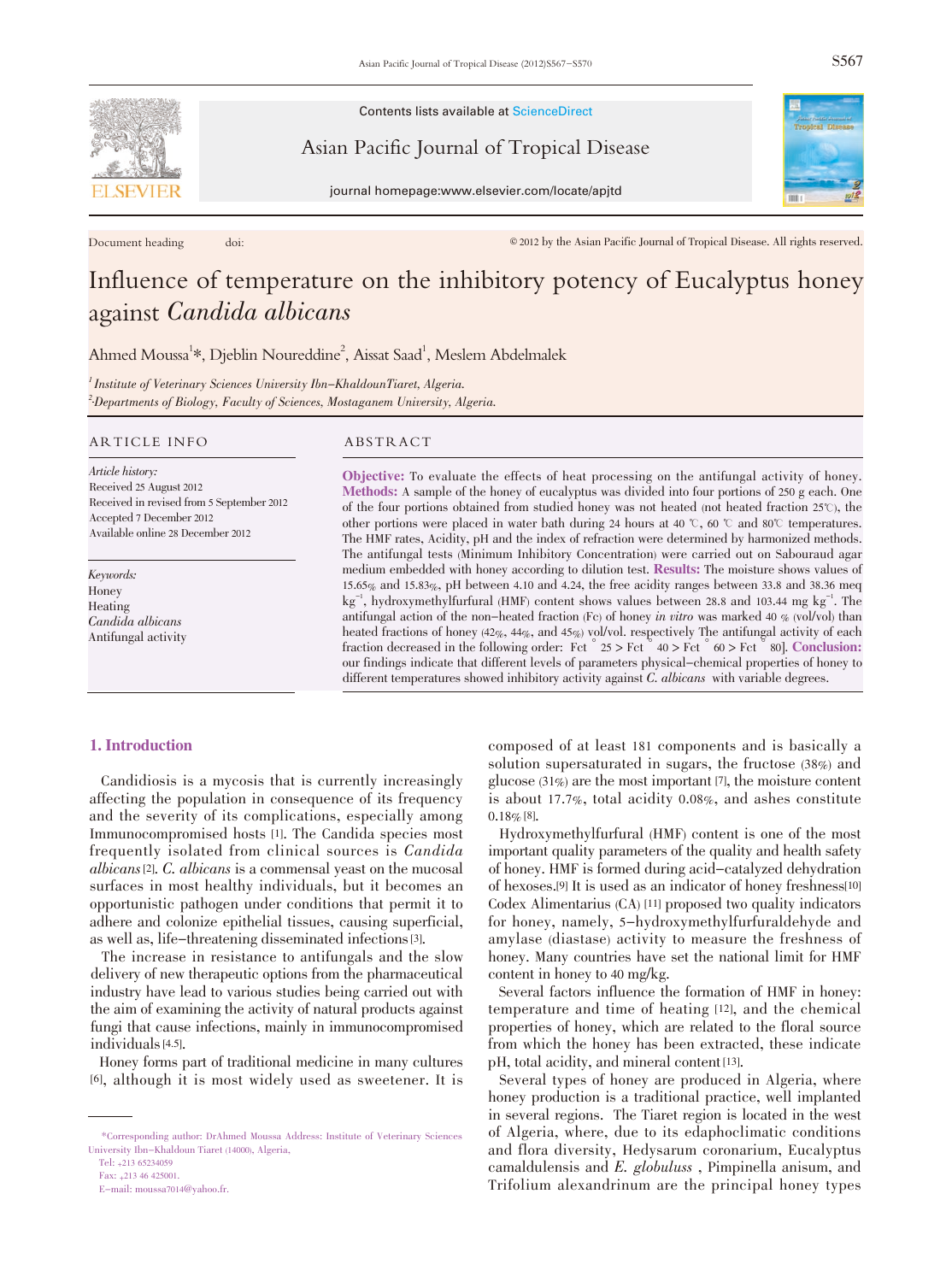produced, being Eucalyptus honey the most important unifloral one.

The present work had an aim; it was to detect which level of parameter physico-chemical properties value of honey had a potential effect on Candida albicans

# 2.Materials and methods

# 2.1. Honey sample

A sample of eucalyptus honey was divided into four portions of 250 g each. One of the four portions obtained for honey has not been studied heated (unheated portion 25  $\degree$ ), but the other three were placed in a water bath for 24 hours at 40  $\degree$ , 60  $\degree$ , 80  $\degree$ . The four fractions of honey were examined immediately after heating for their moisture content, pH, acidity, HMF and antifungal Activity.

# 2.2.Physico-chemical analyses

All physicochemical tests were performed in duplicate.

# 2.2.1.pH

Honey pH was measured, with a combined pH glass electrode connected to pH meter Basic 20, in a solution prepared with 10 g of honey in 75 mL of distilled water [14]

#### 2.2.2. Moisture content

The moisture content was determined based on the refractometric method. In general, the refractive index increases with the increase in the solid content. The refractive indices of honey samples were measured at ambient temperature using an Atago hand refractometer and the readings were further corrected for a standard temperature of 20  $\degree$  by adding the correction factor of 0.00023/℃. Moisture content was determined in duplicate and the% moisture content values corresponding to the corrected refractive index values were calculated using Wedmore's table [14]

#### 2.2.3.Free acidity

Free acidity was determined by potentiometric titration [14]. Honey samples were homogenized in a water bath and filtered through gauze, prior to analysis. Ten grams of honey were then dissolved in 75 mL of distilled water, and alcoholic solution of phenolphthalein added. The solution was titrated with 0.1 N NaOH. Acidity (milliequivalent of acid per kg of honey) was determined as 10 times the volume of NaOH used in titration.

## 2.2.4.HMF

Hydroxymethyl furfural (HMF) was detected using a technique based on the method described by Winkler [15]. Five grams of honey were dissolved, without heating, in oxygen free distilled water and transferred to a 125 ml graduated flask and diluted to volume with oxygen free distilled water. Two millilitres of honey solution was pipetted into two tubes and 5 ml of P-touidine solution was added to each. Into one test tube, 1 ml of water was pipetted and into the other 1 ml of barbituric acid solution was added; both mixtures were then shaken. Absorbance was read using a spectrophotometer against a blank at a wave length of 550 nm. Calculation: Mg/100 g hydroxymethyl furfural  $=$ absorbance/test x 192 [16].

# 2.3. Yeast strain and growth conditions

 Candida albicans (Institut Pasteur of Algiers) was maintained by subculture in specific media Sabouraud agar. The inoculum suspensions was obtained by taking five colonies (>1 mm diameter) from 24 old cultures grown on Sabouraud agar. The colonies were suspended in 5 mL of sterile saline water (0.85%). The inoculum suspensions were shaken for 15 s and density adjusted to the turbidity of a 0.5 McFarland Standard (equivalent to  $1-5x10^6$  cfu/mL).

#### 2.4. Minimum inhibitory concentration measurement (MIC)

Increased concentrations of honey (10-50 % vol/vol) were incorporated into media to test their efficiency against Candida. albicans. Each plate with final volume of honey and media of 5 ml was inoculated and incubated at  $37^{\circ}$  for 48 h. The MIC was determined by finding the plates with the lowest concentration of honey on which the strain would not grow. All MIC values are expressed in % (vol/vol). Were added to a range of honey concentrations lower than the MIC

#### 3. Results

# 3.1. Physicochemical parameters

#### 3.1.1. pH

All fractions of honeys analyzed were found to be acidic in character their pH values ranged from 4.10 to 4.24 (Table1). In general, honey is acidic in nature irrespective of its variable geographical origin. The pH values of Algerian, Morocco and Portugal honeys have been found to vary between 3.49 to 4.53, 3.52 to5.13, and 3.45 to 4.70, respectively [17-19]

## 3.1.2. Moisture content

Honey moisture content depends on various factors such as harvesting season, degree of maturity reached in the hive and climatic factors [20]. Values between 15.56 g/100 g and 15.83 g/100 g were obtained. All fractions tested of honey had moisture contents below 20 g/100 g, which is the maximum prescribed limit as per the Codex standard for honey [21].



Figure 3. Variation of Free acidity / MIC % (vol/vol)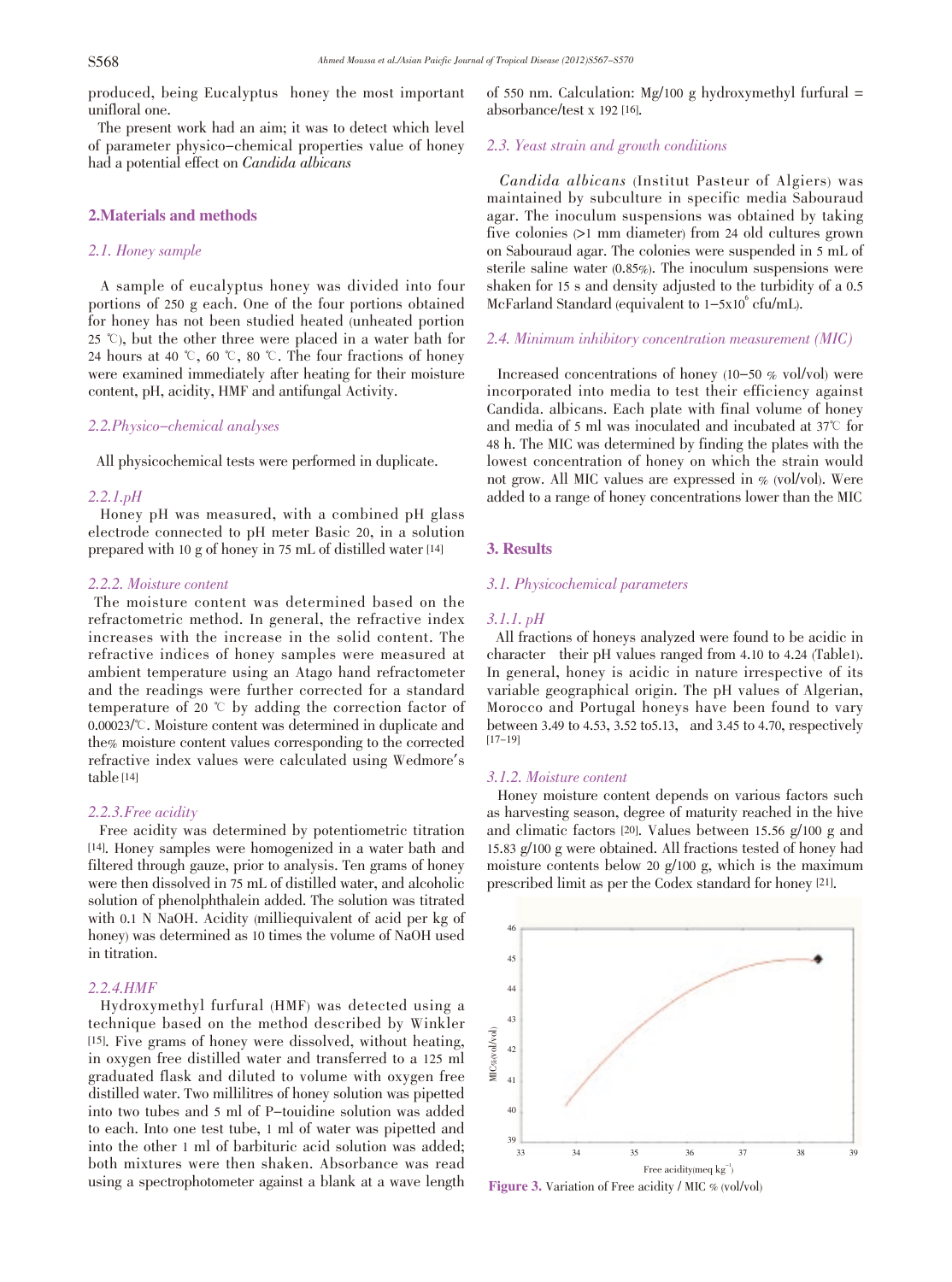| Table 1.                                                                                                |  |
|---------------------------------------------------------------------------------------------------------|--|
| Heat treatment, acidity, pH, and HMF and growth inhibition of C. albicans in different honey fractions. |  |
|                                                                                                         |  |

| Honey            | pН   | Moisture content <sub>%</sub> | Free aciditymed $kg^{-1}$ | HMF(mg/kg) | $MIC\%$ (vol/vol) |
|------------------|------|-------------------------------|---------------------------|------------|-------------------|
| Ht25             | 4.24 | 15.83                         | 33.8                      | 28.8       | 40                |
| Ht40             | 4.22 | 15.83                         | 34.49                     | 43.29      | 42                |
| H <sub>t60</sub> | 4.11 | 15.65                         | 36.25                     | 78.32      | 44                |
| H <sub>t80</sub> | 4.10 | 15.65                         | 38.36                     | 103.44     | 45                |



Figure 1. Variation of pH / MIC % vol/vol)

#### 3.1.3. Free acidity

Acidity affects the flavor and aroma of honey and is due to the presence of organic acids, particularly gluconic, pyruvic, malic and citric, in equilibrium with lactones or esters and inorganic ions [22]. The free acidity ranged between 33.8 meq kg-1and 38.36 meq kg-1were obtained. Values for free acidity were below the allowed limits  $(50 \text{ med kg}^{-1})$  [23].

#### 3.1.4.HMF values

The HMF content is widely recognized as a parameter of honey samples freshness, because it is absent in fresh honeys and tends to increase during processing and/or aging of the product. Several factors influence the levels of HMF, such as temperature and time of heating, storage conditions, pH and floral source, thus it provides an indication of overheating and storage in poor conditions[24]. HMF shows values between 28.8 and 43.29 kg-1, fractions 3 and 4 with values between 78.32 and 103.44 mg kg-1 exceeded the limits set by European Community legislation [21] due to overheating.

# 3.2. Assay for inhibitory activity of honey on C.albicans growth

The different level of value for the four fractions of honey showed antifungal activity against C. albicans to varying degrees, the table (1).

HMF value of honey (28.8 mg kg) showed the highest inhibitory effect on yeast growth compared to treated fractions by heat (Figure 2). Similarly, free acidity value of honey (33.8 meq kg-1) showed the highest inhibitory effect on yeast growth compared to treated fractions by heat (Figure 3). Furthermore, pH value of honey 4.24 showed the highest inhibitory effect on yeast growth compared to treated fractions by heat(Figure 1).



Figure 2. Variation of HMF content / MIC %( vol/vol)

#### 4. Discussion

In recent years, drug-resistance to antifungal agents and optimizing therapy of candidal infections has been broadly focused [22].Honey is a natural product that is used for its antifungal activity [23-25]. Several factors may influence the antifungal activity of honey. For example, DeMera and Angert [26] reported that honey from different phytogeographic regions varied in their ability to inhibit the growth of yeasts, suggesting that botanical origin plays an important role in influencing the antifungal activity.

The high sugar concentration, hydrogen peroxide, and the low pH are well-known antibacterial factors in honey and more recently, methylglyoxal and the antimicrobial peptide bee defensin-1 were identified as important antibacterial compounds in honey. [27]. Hydrogen peroxide  $(H_2O_2)$  is the major contributor to the antimicrobial activity of honey, and the different concentrations of this compound in different honeys result in their varying antimicrobial effects [28]. Factors known to affect H<sub>2</sub>O<sub>2</sub> accumulation are inactivation of the  $H_2O_2$ -producing enzyme glucose oxidase by exposure to heat or light  $[29.30]$  or degradation of  $H<sub>2</sub>O<sub>2</sub>$  by honey  $[31.32]$ .

Mulu et al [33] studied the antifungal activity of honey in sensitivity tests on 25 strains of Candida yeasts and showed clear antifungal activity against yeasts tested. Furthermore, Khosravi et al [34] reported that honey had antifungal activity against Candida species such as Candida albicans, C. parapsilosis, C. tropicalis, Candida kefyr, C. glabrata, and C. dubliniensis. Al-Waili [35] found that honey concentration ranging from 30% to 50% inhibited the growth of several pathogenic microorganisms, including C. albicans. Ahmed et al [36-38] reported antifungal efficacy of various honeys against clinical isolates of C.albicans,Rhodotorula sp and Aspergillus niger. Collectively, our findings indicate that different levels of parameters physical-chemical properties of honey to different temperatures showed inhibitory activity